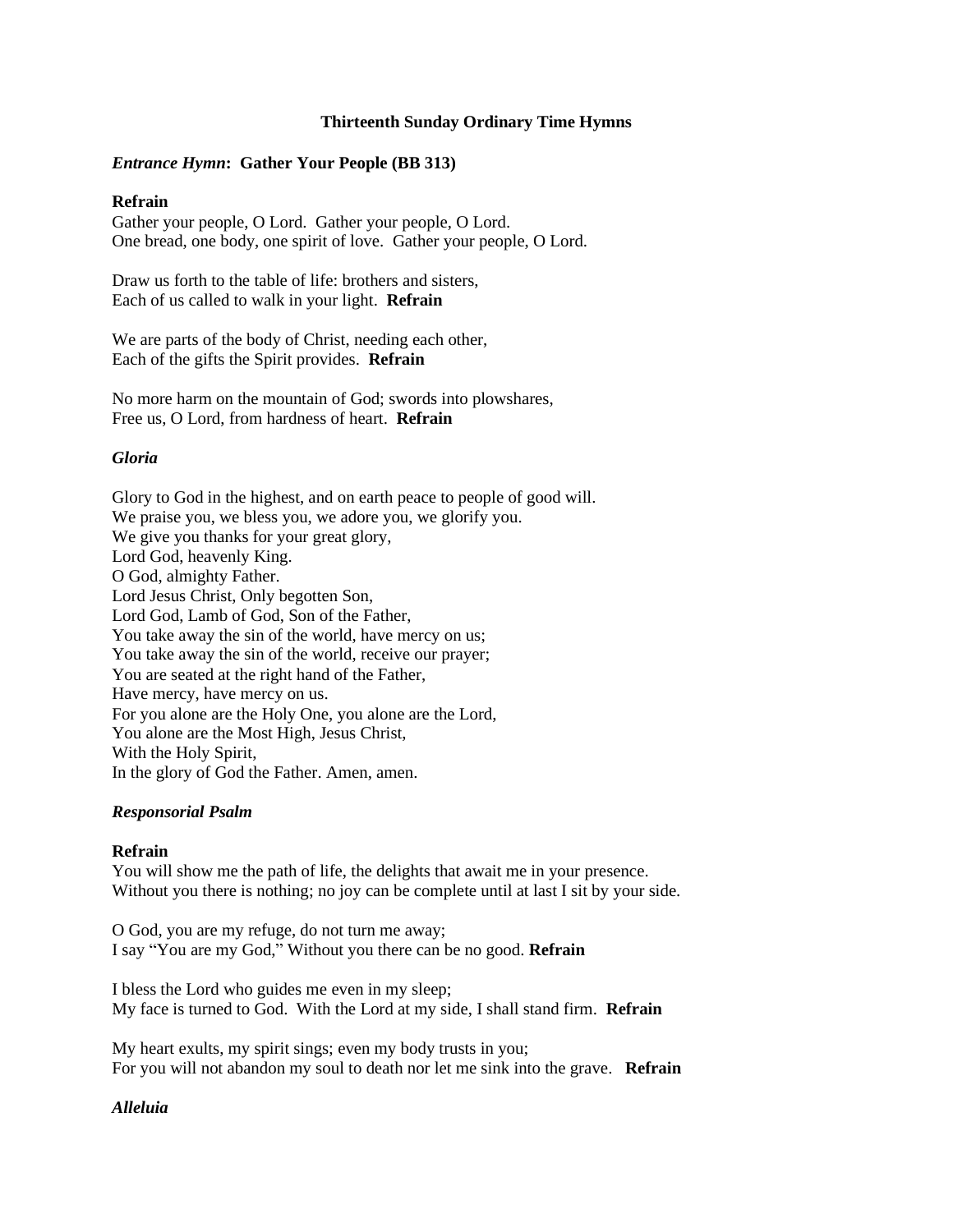# Alleluia, alleluia, alleluia! Alleluia, alleluia, alleluia! **Alleluia, alleluia, alleluia! Alleluia, alleluia, alleluia!**

Speak, O Lord, your servant is listening. You have the words of everlasting life.

### **Alleluia, alleluia, alleluia! Alleluia, alleluia, alleluia!**

### *Preparation Song:* **Open My Eyes (BB 404)**

Open my eyes, Lord. Help me to see your face. Open my eyes, Lord. Help me to see.

Open my ears, Lord. Help me to hear your voice. Open my ears, Lord. Help me to hear.

Open my heart, Lord. Help me to love like you. Open my heart, Lord. Help me to love.

I live within you. Deep in your heart, O Love. I live within you. Rest now in me.

### *Service Music:* **Mass of Renewal (BB 878)**

### *Communion Song:* **Spirit and Grace (BB 344)**

Spirit and grace, here in this meal; you are the wind that breathes through the field. Gather the wheat and form us in Christ. Come, be our source and breath of life.

#### **Refrain**

In the bread, blessed, broken and shared, Christ is our life, whose presence we bear. Come, O Spirit, make your grace revealed in this holy meal.

Spirit and grace, here in this meal; you are the life that flows through the vine. Gather this drink and form us in Christ. Come, be our source and blood of life. **Refrain**

Spirit and grace, here in this place; you are the light that shines in the space. Gather your people and form us in christ. Come, be the heartbeat of our lives. **Refrain**

Spirit of God, sending us forth; we spread your wisdom throughout all the earth. Gather the nations and form us in Christ. Come, be the presence in our lives. **Refrain**

## *Communion Meditation Song:* **Find Us Ready (SS 109)**

#### **Refrain**

Find us ready, Lord, not standing still. Find us working and loving and doing your will. Find us ready, Lord, faithful in love, Building the city that's here and above, building the city of mercy and love.

We must wait for the Lord, for we know not the time